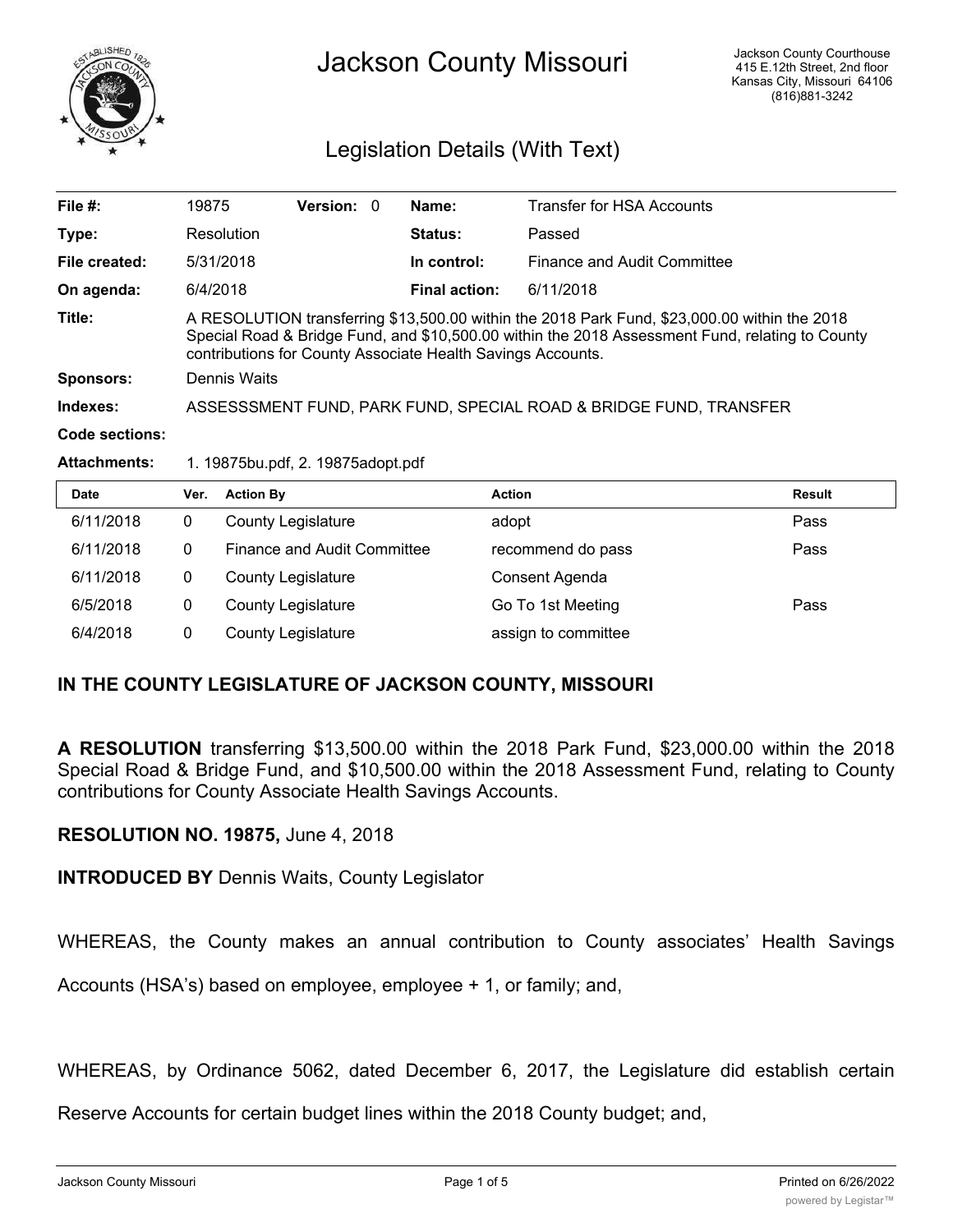WHEREAS, certain funds appropriated in such Reserve Accounts within the 2018 Park Fund, Special Road and Bridge, and Assessment Fund, are need to cover the costs of annual contributions to associates' HSA's; and,

WHEREAS, there are numerous disputes between the County Executive and the Legislature regarding the validity of Ordinance 5062, relating to its construction and interpretation, and multiple related issues; and,

WHEREAS, the Chief Administrative Officer has recommended the adoption of this Resolution, without waiving any previous position taken in reliance upon the memorandum of the County Counselor dated December 22, 2017, regarding Ordinance 5062, and without waiving any position taken in reliance upon other legal memorandums provided by the Office of the County Counselor; and,

WHEREAS, the Legislature recognizes that funds identified as Reserve Funds in the adopted 2018 budget within the Park Fund, Special Road and Bridge Fund, and Assessment Fund are required to properly fund County associate HSA's; and,

WHEREAS the Legislature agrees that funds described in this Resolution should be made available for such use by posting to certain budget line items in various non-departmental budgets or otherwise for calendar year 2018 by the Finance and Purchasing Department; now therefore,

BE IT RESOLVED by the County Legislature of Jackson County, Missouri, that the following transfers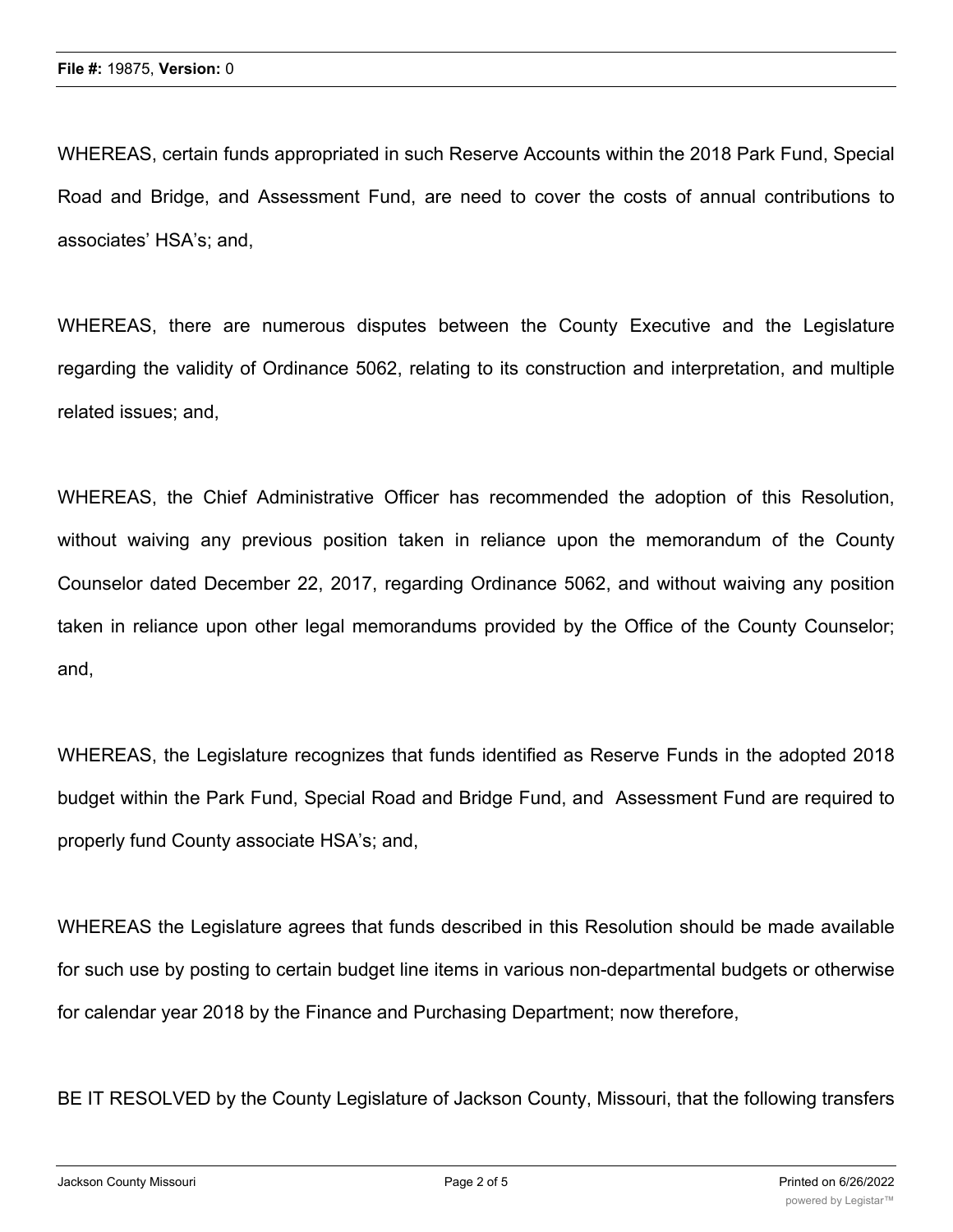#### **File #:** 19875, **Version:** 0

or equivalent documentation/identification, to accomplish posting of the funds in County's budget management system so that the funds are available for immediate use and expenditure within the 2018 budget, be and hereby are authorized:

| <b>DEPARTMENT/DIVISION</b>                           | <b>CHARACTER/DESCRIPTION</b> | <b>FROM</b> | TO       |
|------------------------------------------------------|------------------------------|-------------|----------|
| <b>Park Fund</b><br>Reserve                          |                              |             |          |
| 003-8006                                             | 56835 - Reserve Operating    | \$13,500    |          |
| Non-Departmental - Park<br>003-5103                  | 55062 - HSA Contribution     |             | \$13,500 |
| Special Road & Bridge Fund<br>Reserve                |                              |             |          |
| 004-8006<br>Non-Departmental - Special R&B           | 56835- Reserve Operating     | \$23,000    |          |
| 004-5104                                             | 55062- HSA Contribution      |             | \$23,000 |
| <b>Assessment Fund</b>                               |                              |             |          |
| Reserve<br>045-8006<br>Non-Departmental - Assessment | 56835- Reserve Operating     | \$10,500    |          |
| 045-5104                                             | 55062- HSA Contribution      |             | \$10,500 |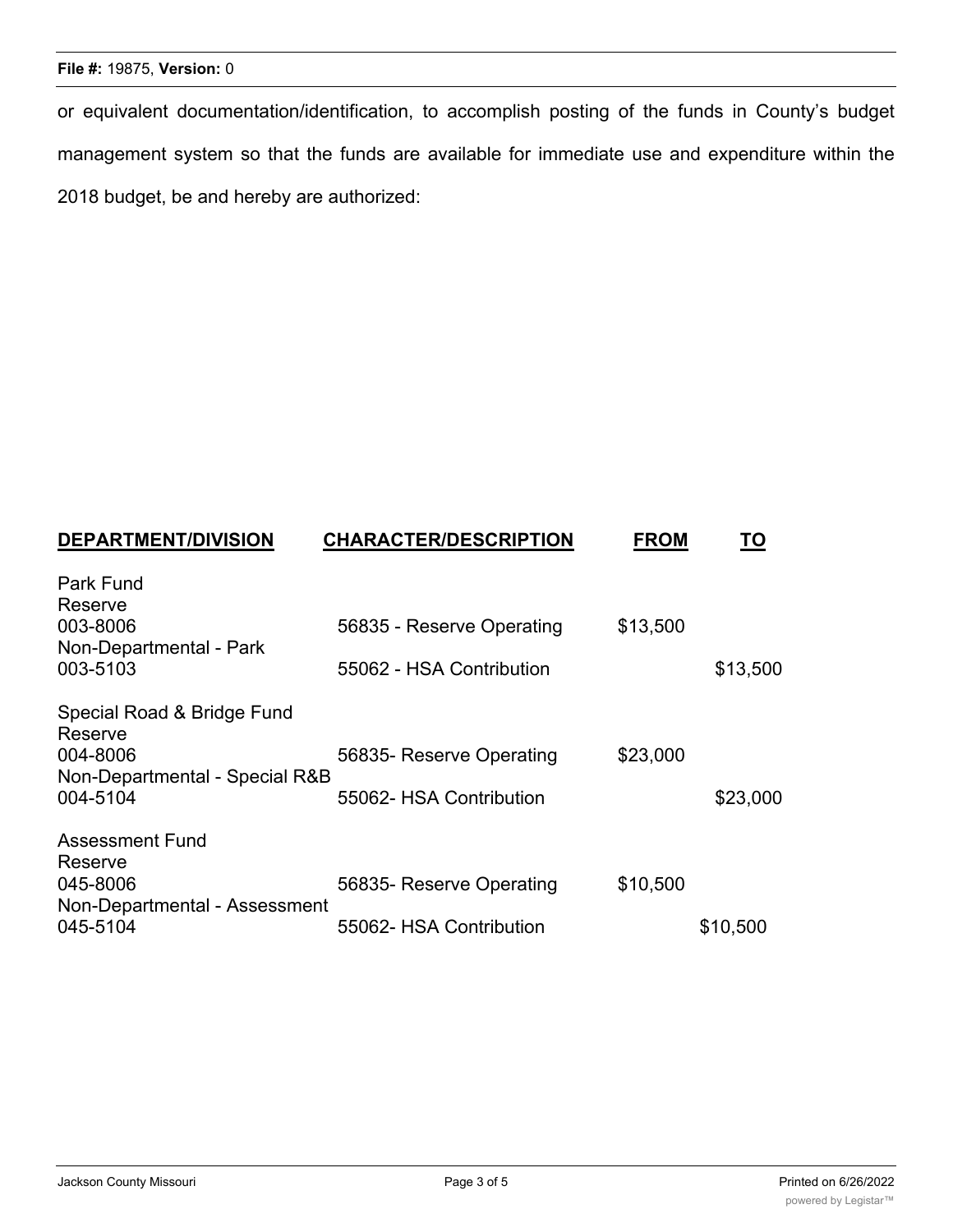Effective Date: This Resolution shall be effective immediately upon its passage by a majority of the Legislature.

APPROVED AS TO FORM:

 $\overline{\phantom{a}}$  , and the contribution of the contribution of the contribution of the contribution of the contribution of the contribution of the contribution of the contribution of the contribution of the contribution of the **Chief Deputy County Counselor** County Counselor

Certificate of Passage

I hereby certify that the attached resolution, Resolution No.19875 of June 4, 2018, was duly passed on June 11, 2018 by the Jackson County Legislature. The votes thereon were as follows:

Yeas \_\_\_\_\_\_\_\_9\_\_\_\_\_\_\_\_\_ Nays \_\_\_\_\_\_0\_\_\_\_\_\_\_\_

Abstaining 0 0 Absent 0 2

 $\overline{\phantom{a}}$  ,  $\overline{\phantom{a}}$  ,  $\overline{\phantom{a}}$  ,  $\overline{\phantom{a}}$  ,  $\overline{\phantom{a}}$  ,  $\overline{\phantom{a}}$  ,  $\overline{\phantom{a}}$  ,  $\overline{\phantom{a}}$  ,  $\overline{\phantom{a}}$  ,  $\overline{\phantom{a}}$  ,  $\overline{\phantom{a}}$  ,  $\overline{\phantom{a}}$  ,  $\overline{\phantom{a}}$  ,  $\overline{\phantom{a}}$  ,  $\overline{\phantom{a}}$  ,  $\overline{\phantom{a}}$ 

Date Mary Jo Spino, Clerk of Legislature